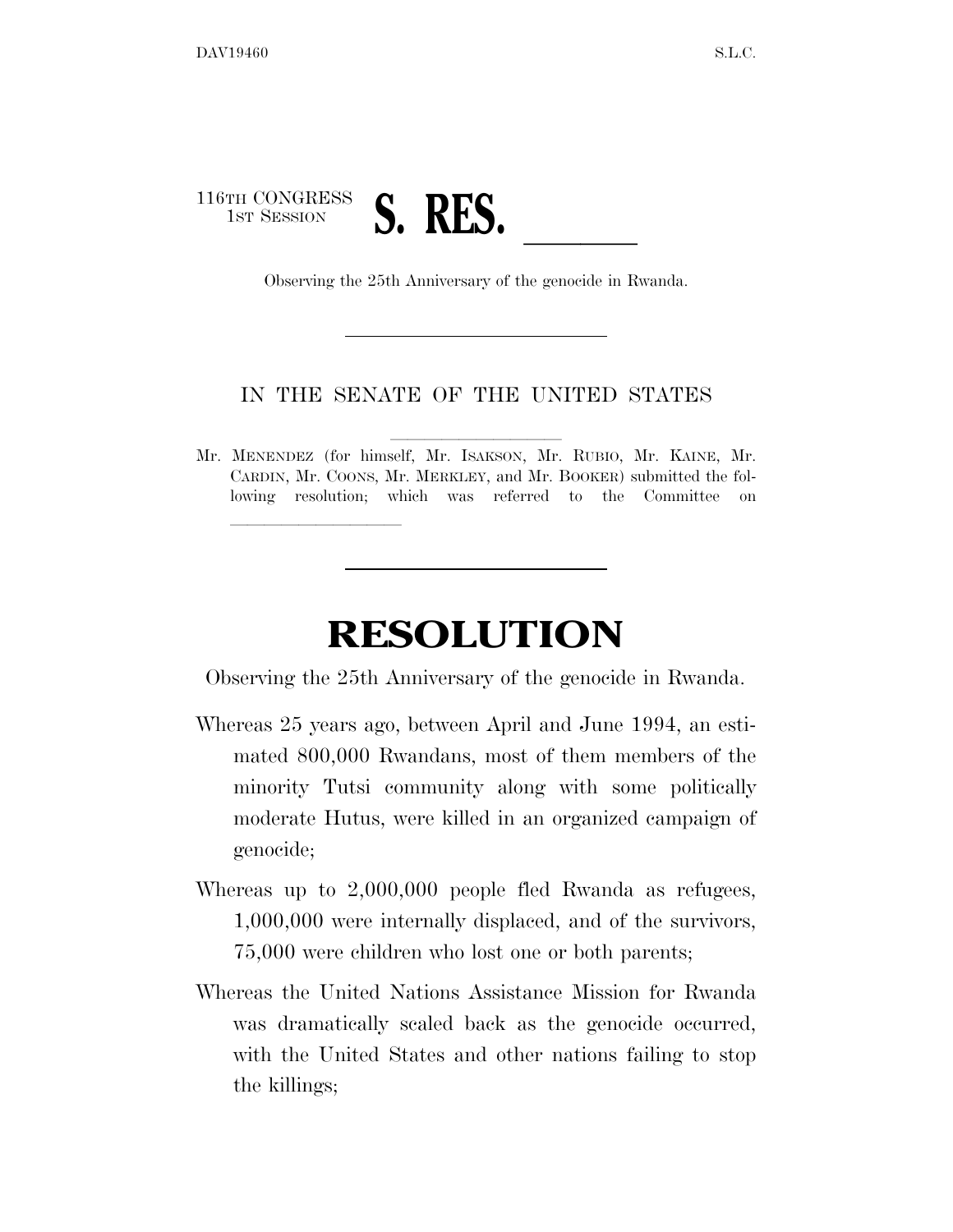2

- Whereas the genocide forced Rwandans to confront core issues of ethnic and national identity, justice, peace, reconciliation, and security;
- Whereas the people and Government of Rwanda have taken steps to foster peace and reconciliation;
- Whereas Rwanda's position on the United Nations Development Program Human Development Index continues to steadily improve, although the nation remains one of the world's poorest, positioned at 158 out of 189 countries and territories requiring continued development assistance and support; and
- Whereas the people and Government of the United States support the people of Rwanda in their aspirations for continued economic growth, improved food security, better health outcomes, protection of biodiversity, and fully accountable governance: Now, therefore, be it

1 *Resolved,* That the Senate—

- 2 (1) solemnly observes the 25th Anniversary of 3 the genocide in Rwanda, which began on April 6, 4 1994;
- 5 (2) recognizes the failure of the international 6 community, including the United States, to provide 7 urgent assistance in preventing and stopping the 8 genocide;
- 9 (3) reaffirms that the people of the United 10 States will continue to stand with the people of 11 Rwanda in their ongoing journey towards reconcili-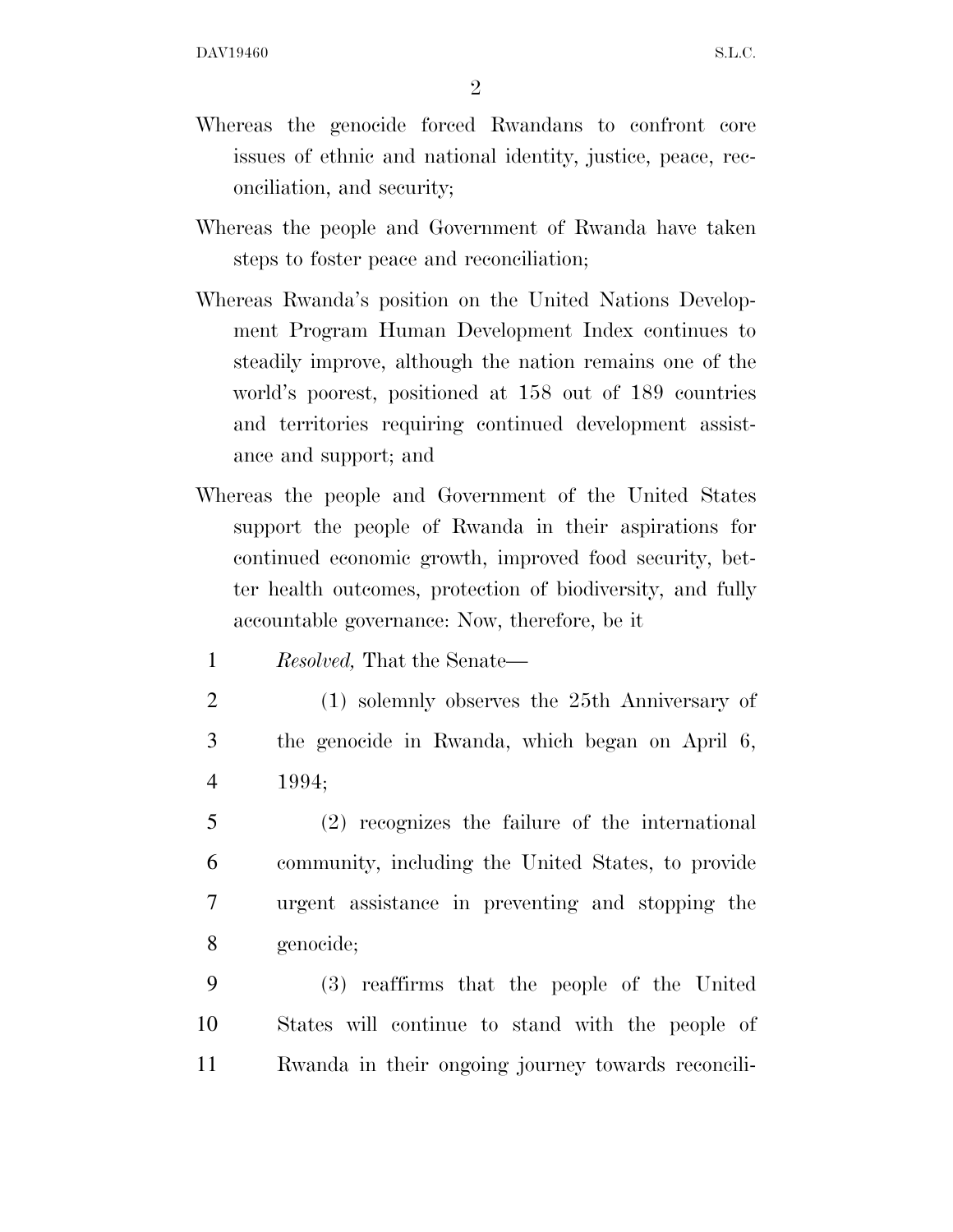DAV19460 S.L.C.

 ation, peace, and open, inclusive, and accountable governance; (4) reaffirms its commitment to the Convention on the Prevention and Punishment of the Crime of Genocide, done at Paris December 9, 1948; (5) supports ongoing efforts to educate the peo- ple of the United States, and around the world, about the genocide in Rwanda, hoping to prevent the commission of any such future occurrences in Rwan- da or elsewhere; (6) commits to continuing efforts to strengthen and support Rwandan, United States, and other international institutions and tribunals working to bring to justice those responsible for the genocide; and (7) calls on the United States Government and the international community to seize on the occasion of this anniversary to focus attention on the future of Rwanda, cooperating to prevent and respond to genocide and crimes against humanity in nations across the globe, and to support the people of Rwan- da so that they may— 23 (A) be free from future ethnic violence; (B) experience full civil and human rights,

without fear of violence or intimidation;